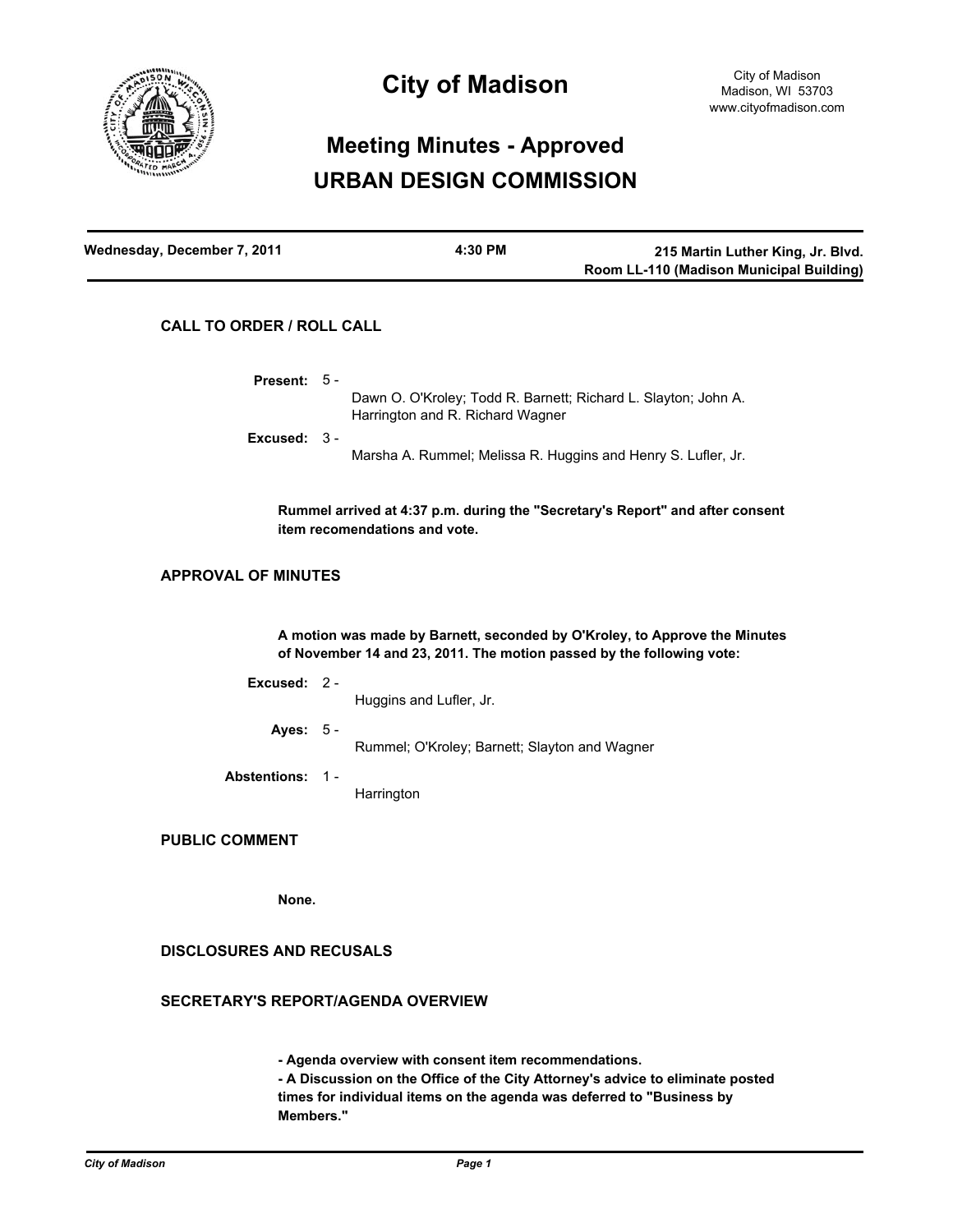#### **ROLL CALL**

| <b>Present:</b> $6 -$ |                                                                                                                      |
|-----------------------|----------------------------------------------------------------------------------------------------------------------|
|                       | Marsha A. Rummel; Dawn O. O'Kroley; Todd R. Barnett; Richard L.<br>Slayton; John A. Harrington and R. Richard Wagner |
| Excused: $2 -$        |                                                                                                                      |
|                       | Melissa R. Huggins and Henry S. Lufler, Jr.                                                                          |

#### **PUBLIC HEARING ITEMS**

**1. [24240](http://madison.legistar.com/gateway.aspx?M=L&ID=26734)** 5515 Medical Circle - Comprehensive Design Review and Exceptions for Signage for the YMCA of Dane County in UDD No. 3. 19th Ald. Dist.

> **A motion was made by Barnett, seconded by Rummel, to Refer to the URBAN DESIGN COMMISSION. The motion passed by voice vote/other.**

> **The motion to Refer was due to the absence of the applicant's agent and issues with the presentation of the case relative to address of Comprehensive Design Review of Signage Standards and Provisions in addition to provisions for signage in UDD No. 3.**

**2. [24578](http://madison.legistar.com/gateway.aspx?M=L&ID=27091)** 2030 Pennsylvania Avenue - Comprehensive Design Review of Signage for "Hooper Corporation" in UDD No. 4. 12th Ald. Dist.

> **A motion was made by Slayton, seconded by O'Kroley, to Grant Final Approval. The motion passed by voice vote/other. This item was approved as a consent agenda item.**

**3. [24579](http://madison.legistar.com/gateway.aspx?M=L&ID=27092)** 4512 & 4522 East Washington Avenue - Comprehensive Design Review of Minor Alteration to an Existing Conditional Use, Signage for "East Washington Plaza" in UDD No. 5. 17th Ald. Dist.

> **A motion was made by Barnett, seconded by Rummel, to Grant Final Approval. The motion passed by the following vote:**

**Excused:** 2 -

Huggins and Lufler, Jr.

**Ayes:** 4 -

Barnett; Slayton; Harrington and Rummel

**Noes:** 1 -

O'Kroley

The motion to approve covered the entire package, with the encouragement that the applicant find a complementary color to the building's sign background and have it approved by staff.

**4. [24586](http://madison.legistar.com/gateway.aspx?M=L&ID=27099)** 733 South Gammon Road - Demolition and New Construction of a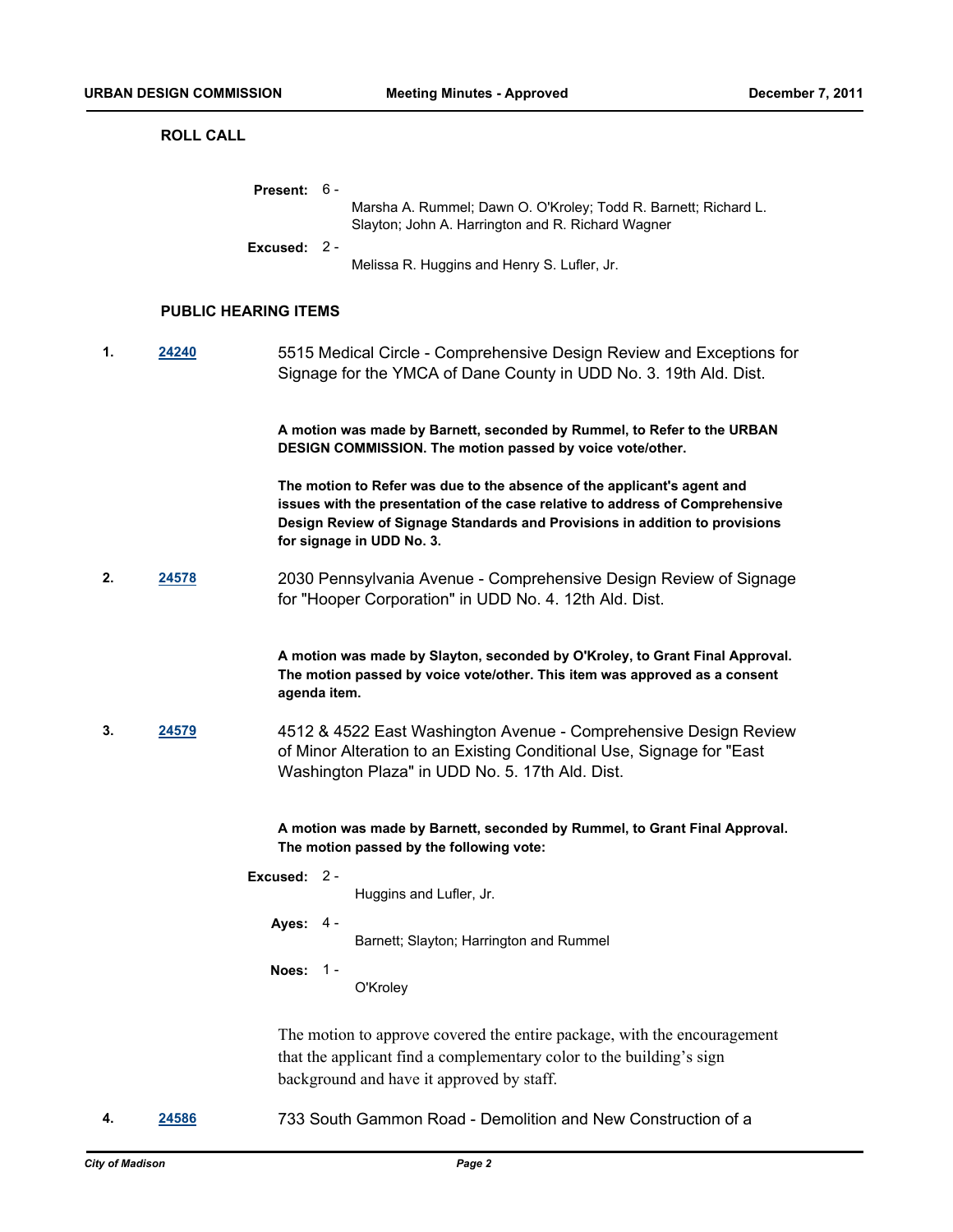Retail/Commercial Building in UDD No. 2. 1st Ald. Dist.

**A motion was made by Barnett, seconded by O'Kroley, to Refer to the URBAN DESIGN COMMISSION, at the recommendation of staff due to issues with the lack of an acceptable Plan Commission application required to accommodate the project. The motion passed by the following vote:**

| Excused: |  |
|----------|--|
|----------|--|

Huggins and Lufler, Jr.

**Recused:** 1 -

Slayton

**Ayes:** 4 -

O'Kroley; Barnett; Harrington and Rummel

### **UNFINISHED BUSINESS**

**5. [24169](http://madison.legistar.com/gateway.aspx?M=L&ID=26650)** 7483 West Towne Way - Modifications to a Previously Approved Comprehensive Design Review, Wall Signage. 9th Ald. Dist.

> **A motion was made by O'Kroley, seconded by Harrington, to Grant Final Approval. The motion passed by voice vote/other.**

**6. [20458](http://madison.legistar.com/gateway.aspx?M=L&ID=22664)** 723 State Street - PUD(GDP-SIP), St. Paul's University Catholic Center. 8th Ald. Dist.

## **A motion was made by O'Kroley, seconded by Rummel, to Refer to the URBAN DESIGN COMMISSION. The motion passed by voice vote/other.**

The motion required the above stated concerns and the following:

- Specifically study lighting patterns showing what is there now and what will be there.
- Address landscaping comments.
- Address architecture comments by Scanlon and the Commission, especially by O'Kroley on history/preservation of existing walls.
- Reexamine appearance of base at parking area along east elevation at Fitch Court.
- **7. [16320](http://madison.legistar.com/gateway.aspx?M=L&ID=18157)** 801 South Park Street New PUD(GDP-SIP), Mixed-Use Development in UDD No. 7. 13th Ald. Dist.

Revised Application for Mixed-Use, Two-Story Building with Drive-Up Window.

**A motion was made by Barnett, seconded by O'Kroley, to Refer to the URBAN**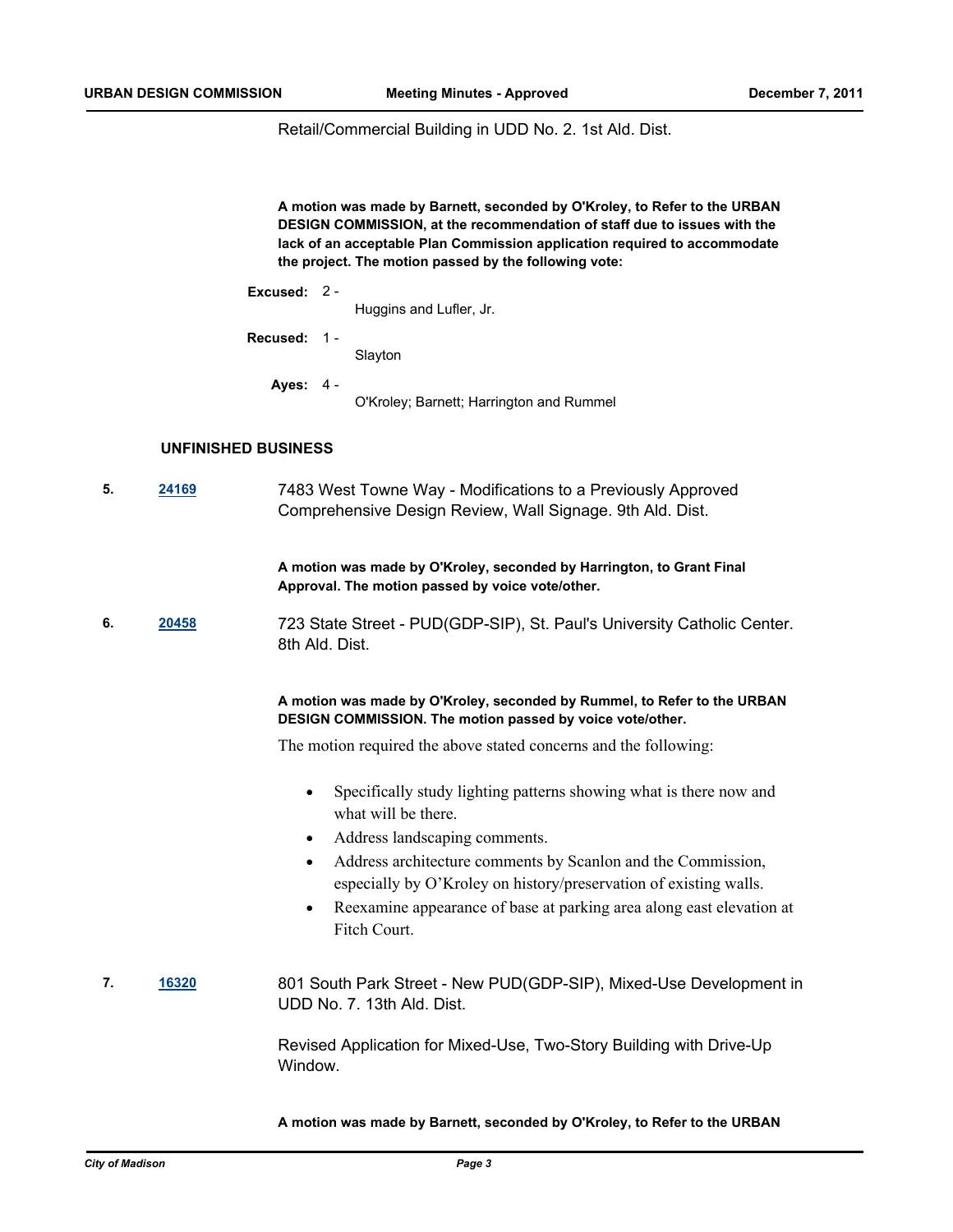# **DESIGN COMMISSION. The motion passed by the following vote:**

|     |                     | Excused: 2 - |       | Huggins and Lufler, Jr.                                                                                                                                                                                                                                                                                                                                                                                                                                                                                                                          |
|-----|---------------------|--------------|-------|--------------------------------------------------------------------------------------------------------------------------------------------------------------------------------------------------------------------------------------------------------------------------------------------------------------------------------------------------------------------------------------------------------------------------------------------------------------------------------------------------------------------------------------------------|
|     |                     | Recused:     | $1 -$ | Slayton                                                                                                                                                                                                                                                                                                                                                                                                                                                                                                                                          |
|     |                     | Ayes: 4 -    |       | Barnett; Harrington; Rummel and O'Kroley                                                                                                                                                                                                                                                                                                                                                                                                                                                                                                         |
| 8.  | 08441               |              |       | 1601-1739 Thierer Road - Development of a New Outpad Site in an Existing<br>Planned Commercial Site. 17th Ald. Dist.                                                                                                                                                                                                                                                                                                                                                                                                                             |
|     |                     |              |       | The Urban Design Commission Received an Informational Presentation                                                                                                                                                                                                                                                                                                                                                                                                                                                                               |
|     | <b>NEW BUSINESS</b> |              |       |                                                                                                                                                                                                                                                                                                                                                                                                                                                                                                                                                  |
| 9.  | 24671               |              |       | 402 South Point Road - Public Building. 9th Ald. Dist.                                                                                                                                                                                                                                                                                                                                                                                                                                                                                           |
|     |                     |              |       | A motion was made by Barnett, seconded by Slayton, to Refer to the URBAN<br>DESIGN COMMISSION. The motion passed by voice vote/other.                                                                                                                                                                                                                                                                                                                                                                                                            |
|     |                     |              |       | The Urban Design Commission REFERRED consideration of this item to<br>address the above stated concerns with the need to reexamine the master plan<br>for what projected programming is actually planned to be on the site. Look at<br>an overall design that minimizes pavement and provides for shared parking,<br>especially with the driver training area. In addition, provide more information<br>on what's happening to the east and relate to the fire station and stormwater<br>facility and make main drive like an urban streetscape. |
| 10. | 24693               |              |       | 701 & 737 Lorillard Court and 159-171 Proudfit Street - PUD (GDP-SIP)<br>Apartment Building with 115 Apartments. 4th Ald. Dist.                                                                                                                                                                                                                                                                                                                                                                                                                  |
|     |                     |              |       | The Urban Design Commission Received an Informational Presentation                                                                                                                                                                                                                                                                                                                                                                                                                                                                               |
| 11. | <b>24690</b>        |              |       | 1323 West Dayton Street - PUD-SIP Eight-Story Apartment Building with<br>73 Units . 8th Ald. Dist.                                                                                                                                                                                                                                                                                                                                                                                                                                               |
|     |                     |              |       | The Urban Design Commission Received an Informational Presentation                                                                                                                                                                                                                                                                                                                                                                                                                                                                               |
| 12. | 24691               |              |       | 507 West Johnson, 202, 210 North Bassett, and 512, 520 West Dayton<br>Streets - PUD-GDP for Two Apartment Buildings; a Twelve-Story with 155<br>Units and a Three-Story with 42 Units. 4th Ald. Dist.                                                                                                                                                                                                                                                                                                                                            |
|     |                     |              |       | Due to ordinance requirements for informational presentations for PUDs in Downtown Design Zones this<br>item was presented for "Informational" purposes only.                                                                                                                                                                                                                                                                                                                                                                                    |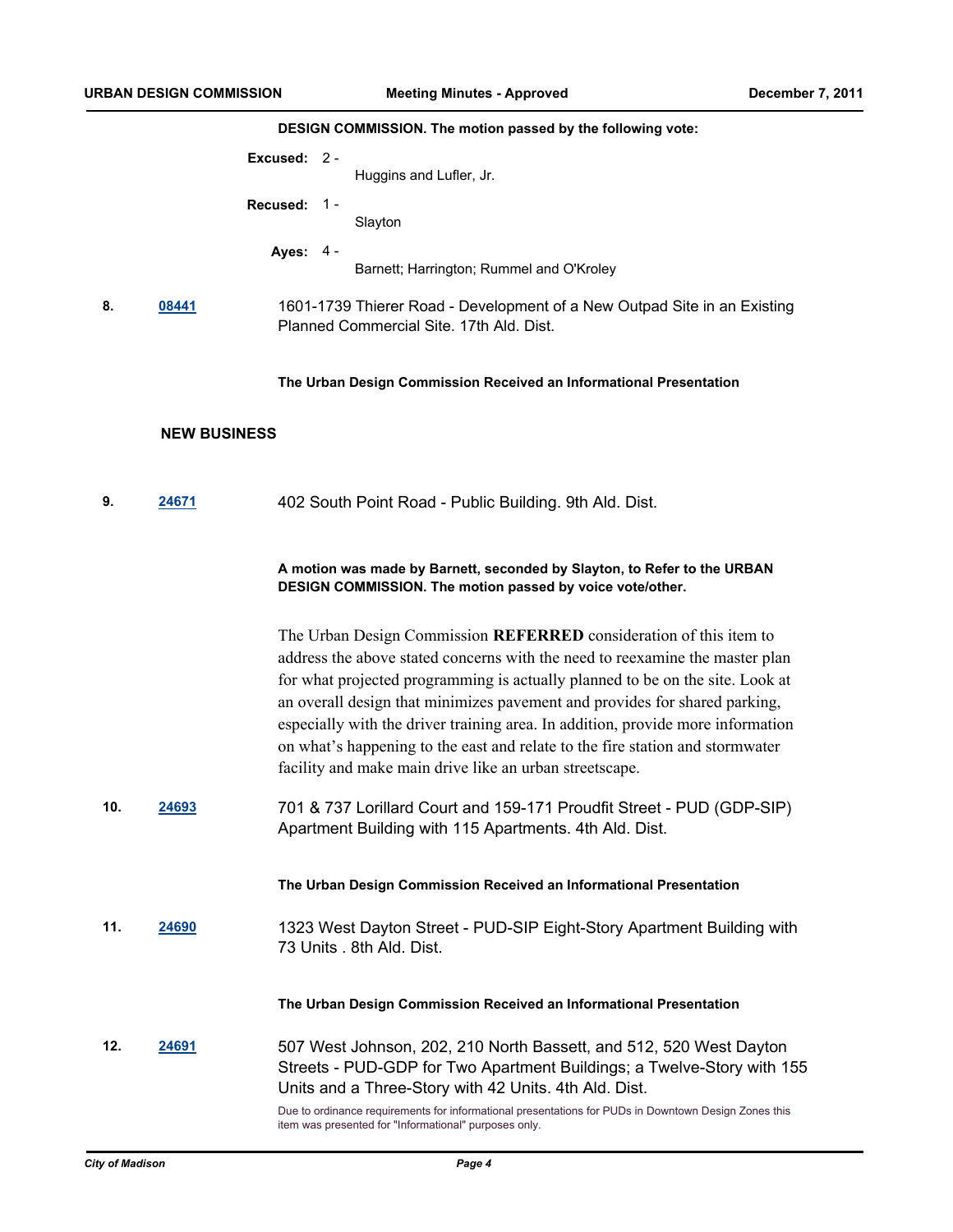#### **The Urban Design Commission Received an Informational Presentation**

**13. [24692](http://madison.legistar.com/gateway.aspx?M=L&ID=27217)** 3210 Maple Grove Drive - PUD (GDP-SIP) for Four Apartment Buildings with 106 Total Units. 7th Ald. Dist.

## **A motion was made by Slayton, seconded by Rummel, to Grant Initial Approval. The motion passed by voice vote/other.**

The motion required the following:

- No vinyl materials.
- The dormers should be lowered from the ridge line slightly.
- Determine final materials on the roof.
- Look at balconies.
- Provide for differentiation between the buildings beyond the dormer treatment, and a connection between the three buildings.
- **14. [24689](http://madison.legistar.com/gateway.aspx?M=L&ID=27214)** 857 Jupiter Drive Amended PUD-GDP for Grandview Commons Town Center. 3rd Ald. Dist

#### **The Urban Design Commission Received an Informational Presentation**

#### **BUSINESS BY MEMBERS**

# **15. [24580](http://madison.legistar.com/gateway.aspx?M=L&ID=27093)** 1719 Monroe Street - Report of the Facade Grant Staff Team, "Eyeopia." 13th Ald. Dist.

On Monroe Street Reconsideration; staff noted that the timing for funding of the façade grant for this project ran out for this year anyway, so any further consideration has to be moved to next year. A motion was made by Barnett, seconded by Rummel, to reconsider the UDC's approval. Harrington was absent and asked for an explanation; maintenance versus façade grant. There was reluctance on the initial approval motion and then a few people changed their minds. It was a combination of discussion of whether or not this was simply repair versus improvement on the façade, a transformation. Harrington wondered what had changed since that initial motion which was explained by staff. Staff further noted that the project would probably come back as a re-application for a façade grant since it will be a new fiscal year.

### **A motion was made by Barnett, seconded by Rummel, to Approve. The motion passed by voice vote/other.**

- A discussion on the Office of the City Attorney's advice to eliminate posted times for individual items on the agenda.

Staff noted that the times were to help people gauge when to be here but people took it more as the exact time. The City Attorney's Office felt the notes were adequate enough on the agenda but at the same time did not justify the practice of using individual item times. It is an unnecessary customer accommodation that creates confusion. It is the decision of the UDC because they made a decision to do so. But no other City bodies do this. How would this be handled when someone isn't here to present their item? The implication is these people have to sit around for four hours as opposed to coming for a small window; otherwise the Commission ends up sitting around waiting. If we take it off will we have some language that says "if you're not here your item will be referred?" The City Attorney said that is not necessary. There are APM's that rule how agendas are done. Barnett seconded the motion to take the times off. He further stated his unhappiness with having to deal with this as a problem. It should be stated that the Commission would take a break after a certain number of items. We don't want the public getting upset for taking a break. Rummel stated she first objected to this policy.